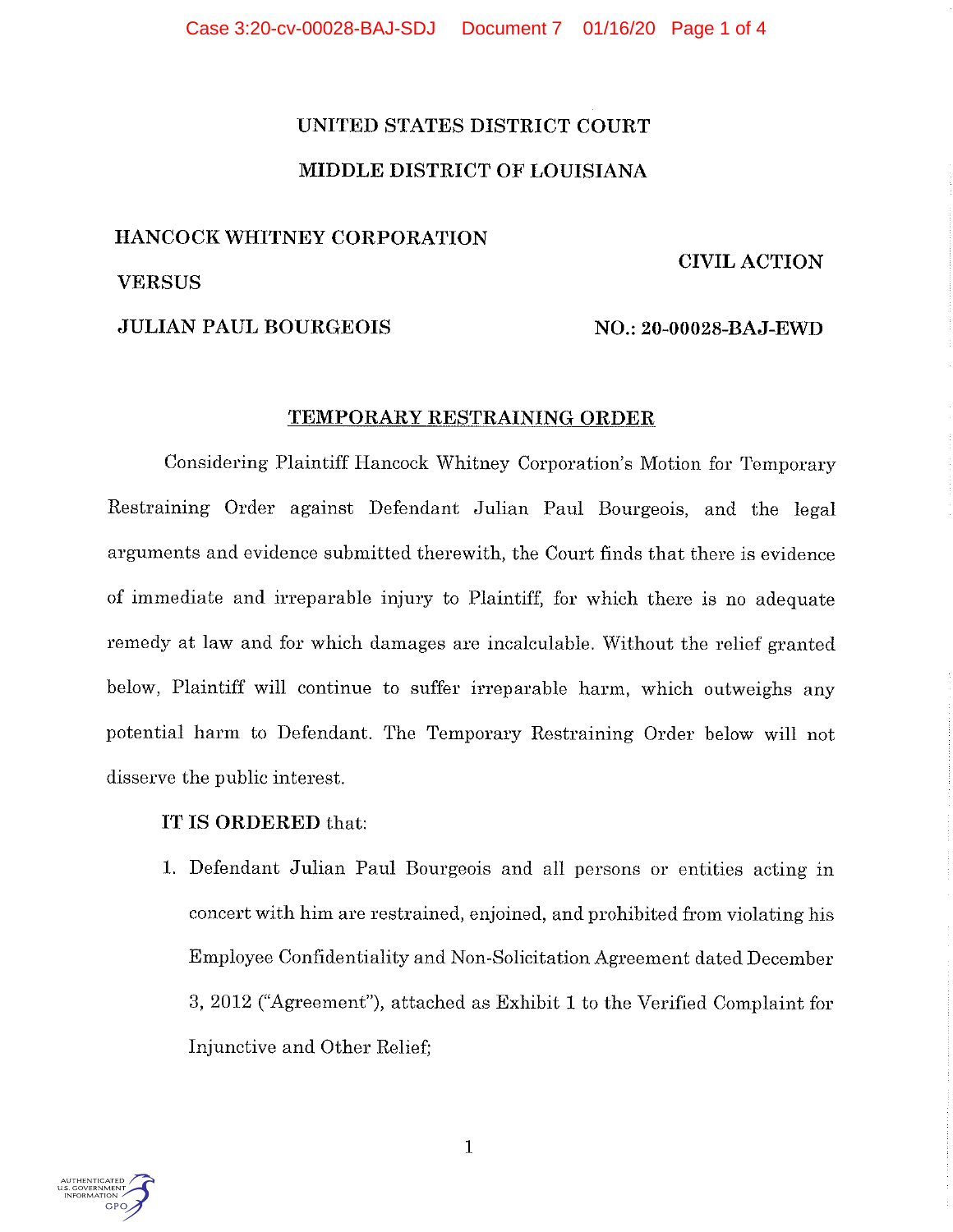- 2. Defendant Julian Paul Bourgeois and all persons or entities acting in concert with him are restrained, enjoined, and prohibited from, directly or indirectly, acting alone or with others, soliciting or attempting to solicit, inducing to leave or diverting or attempting to induce to leave or divert from doing business with Plaintiff Hancock Whitney Corporation, or any of its subsidiaries or affiliated companies, any customer with whom Defendant Julian Paul Bourgeois had professional contact, for whom he had responsibility or with respect to whom he was privy to any information during his employment with Plaintiff Hancock Whitney, which prohibition shall remain in effect through January 23, 2020, at 12:01 am, in the Louisiana parishes named on Exhibit A to the Agreement;
- 3. Defendant Julian Paul Bourgeois and all persons or entities acting in concert with him are restrained, enjoined, and prohibited from servicing any customer of Plaintiff Hancock Whitney for whom he had responsibility or with respect to whom he was privy to any information during his employment with Plaintiff Hancock Whitney, which prohibition shall remain in effect through January 23, 2020, at 12:01 am, in the Louisiana parishes named on Exhibit A to the Agreement;
- 4. Defendant Julian Paul Bourgeois and all persons or entities acting in concert with him are restrained, enjoined, and prohibited from divulging, revealing) discussing, publishing, disseminating, or communicating Plaintiff Hancock Whitney's confidential customer data, customer and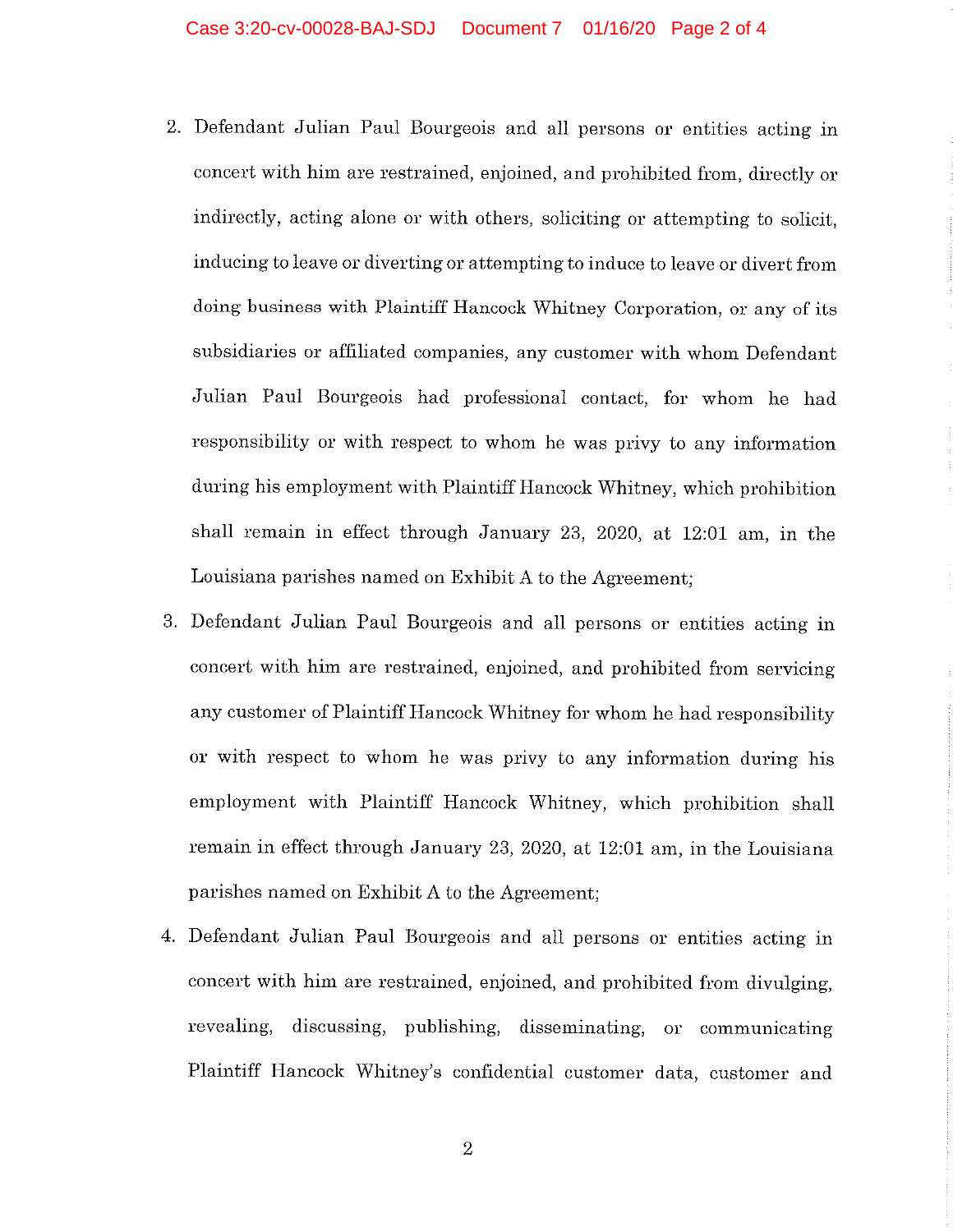prospect names and contact information, financial portfolios, financial account information, financial needs, investment preferences, established business relationships, and other Confidential Information as defined in the Agreement;

- 5. Defendant Julian Paul Bourgeois and all persons or entities acting in concert with him are restrained, enjoined, and prohibited from using or permitting use of, for his/their benefit or the benefit of third parties, Plaintiff Hancock Whitney's confidential customer data, customer and prospect names and contact information, financial portfolios, financial account information, financial needs, investment preferences, established business relationships, and other Confidential Information as defined in the Agreement;
- 6. Defendant Julian Paul Bourgeois is restrained, enjoined, and prohibited from making or inducing others to make any oral or written statements to Plaintiff Hancock Whitney's customers that are negative, derogatory, or disparaging about Plaintiff Hancock Whitney, its products, management, and/or employees.

IT IS FURTHER ORDERED that Plaintiffs Motion for Preliminary Injunction shall be heard before the Court on Wednesday, January 22, 2020, at 2:00 PM.

IT IS FURTHER ORDERED that this Order shall not be effective unless and until Plaintiff executes and files a bond with the Clerk in the amount of \$5,000.00.

3